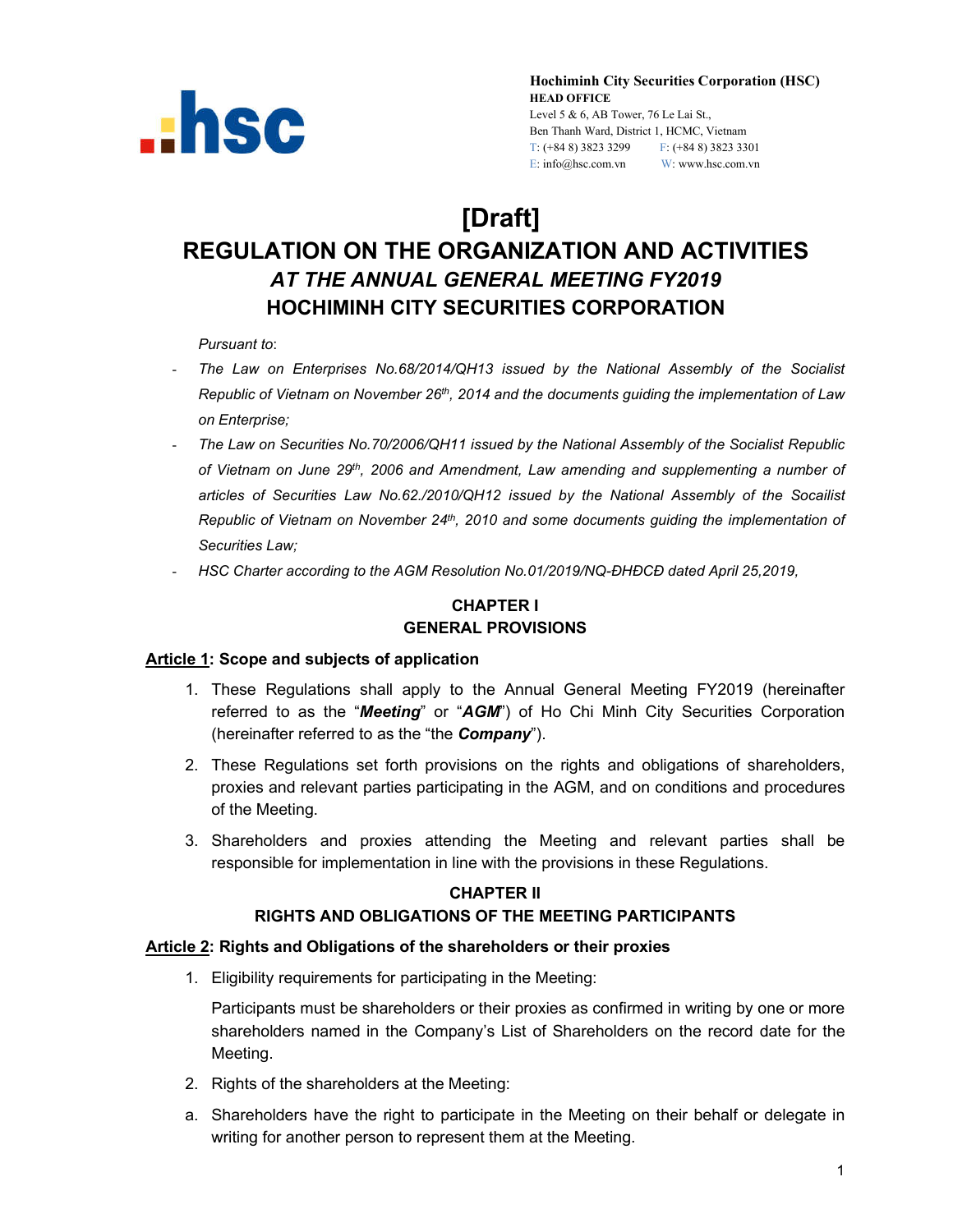- b. Shareholders may discuss and vote on all matters within the framework of the Meeting in accordance with the Law on Enterprises, other legislative documents and the Company Charter.
- c. Shareholders have the right to be provided with the Meeting agenda and related materials by the Organizing Committee.
- d. Each shareholder or proxy will be issued a voting card and materials by the Shareholder's Eligibility Checking Committee after registering to participate in the Meeting.
- e. Any shareholders or proxy arriving late to the Meeting is entitled to register and vote on the matters yet to be presented or voted. The Chairperson is not responsible for stopping the Meeting and the previously matters voted on will not be affected.
- 3. Obligations of shareholders at the Meeting:
- a. Shareholders and proxies must present the invitation letter and their identity card or citizen identity card or passport (*for individual shareholders*); or Introduction Letter of the company (*for institutional shareholders*). In the delegation, the delegated person must bring Proxy Letter (*per HSC's form*), a copy of the shareholder's identity card or citizen identity card or passport and his/her own identity card or citizen identity card or passport.
- b. All Meeting participants must be dressed appropriately.
- c. All voice recordings or images taken during the Meeting must be publicly disclosed and are subject to the approval of the Meeting Chairperson.
- d. All opinions expressed and votes shall be in line with the Organizing Committee's guidance and the Chairperson's steering of the meeting shall be respected.
- e. All participants must strictly adhere to these regulations and respect the results the Meeting' work.

#### **Article 3: Rights and Obligations of the Shareholder's Eligibility Checking Committee**

- 1. The Shareholder's Eligibility Checking Committee shall consist of one Chief and members decided by the Chairman of the Directors ("*BOD*") and will be responsible for the following functions and tasks:
- a. Checking shareholder and proxy eligibility: asking shareholders and proxies participating in the Meeting to present their ID or citizen identity card or passports, invitation letters, and letter of proxy (*in the case of delegation*);
- b. Ensuring shareholders and proxies have voting cards and other related Meeting documents;
- c. Reporting the results of the eligibility checks of participating shareholders and proxies before the Meeting begins or prior to each voting session at the Meeting if there is any change in the number of the shareholders participating in the Meeting (*such as latecomers and late registrations*).
- 2. The Shareholder's Eligibility Checking Committee has the right to establish an administrative team to assist in relevant matters of the Committee's completion of its tasks.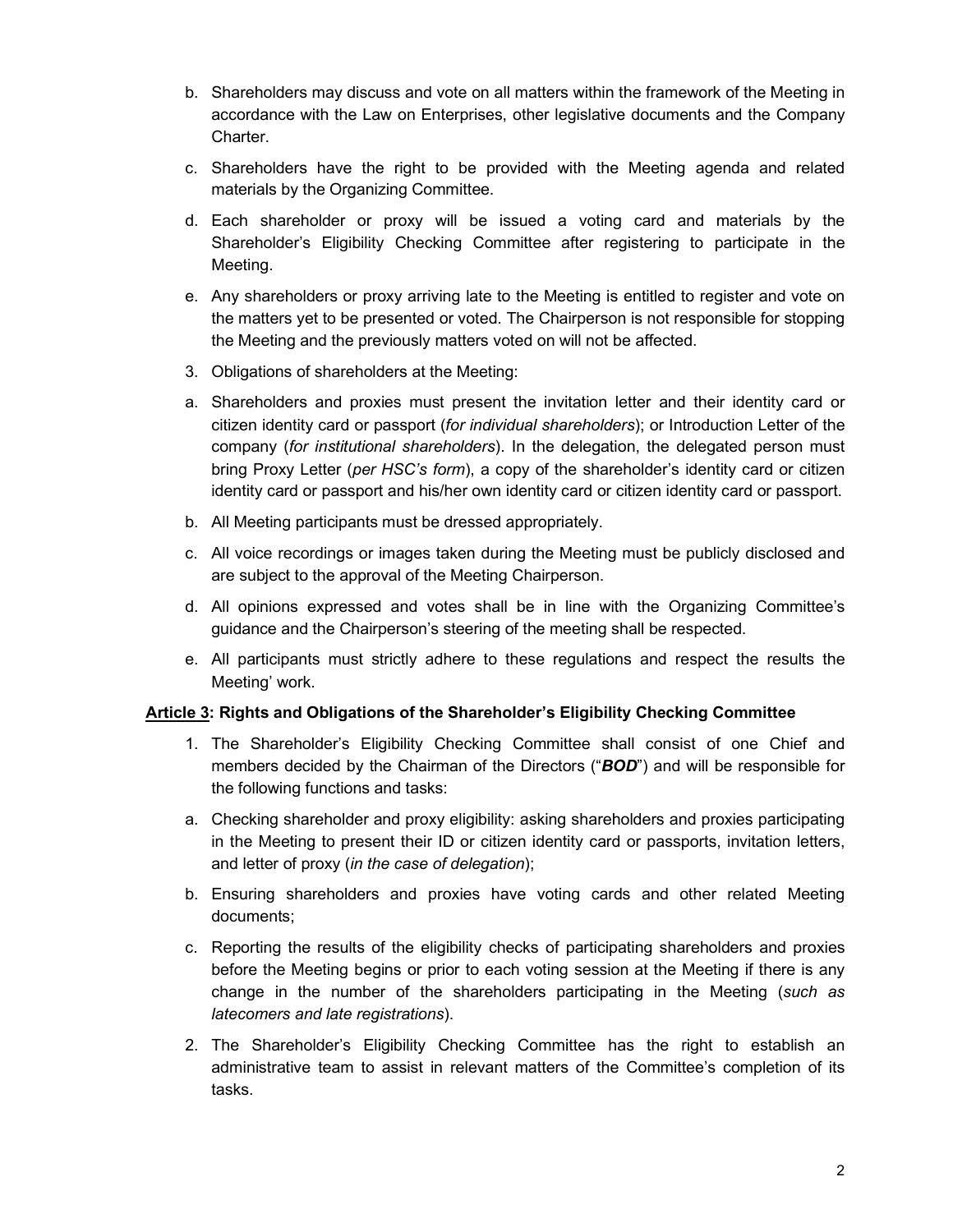#### **Article 4: Rights and Obligations of Vote Counting Committee**

- 1. The Vote Counting Committee consists of one Chief and members nominated by the Meeting Chairperson and approved by voting taken at the Meeting;
- 2. The Vote Counting Committee is responsible for providing guidance on the use of voting cards, voting procedures and voting counting;
- 3. The Chief of the Vote Counting Committee shall report to the Meeting on the results of the voting counting;
- 4. The Vote Counting Committee has the right to establish an administrative team to assist it in accomplishing its various tasks;
- 5. The Vote Counting Committee shall be ultimately responsible for the accuracy and integrity of the released results.

#### **Article 5: Rights and Obligations of the Meeting Chairman and Secretariat**

- 1. The election of the meeting chairperson and Secretariat as follows:
- In case of the Meeting is convened by the BoD, the Chairman will preside at the Meeting.
- If the chairperson is absent or is temporarily unable to work, the remaining members of the BoD shall elect, with the majority principle, one of them to act as the chairperson of the meeting.
- If they fail to elect one who is able to act as chairperson, the head of the Supervisory Board shall arrange for the AGM to elect the chairperson of the meeting and the person with the highest number of votes shall act as chairperson of the .meeting.
- In other cases, the person who signed the document convening the AGM shall arrange for the AGM to elect the meeting chairperson and the person with the highest number of the votes shall act as chairperson of the meeting.
- The meeting chairperson shall nominate one or a number of persons to act as the secretary(ies) of the meeting. The Secretariat will record the minutes of the Meeting and perform other tasks as assigned by the Chairman.
- 2. The Chairman's decisions will carry the most weight regarding procedures and the sequence of the agenda, as well as matters arising from the Meeting's agenda;
- 3. The Chairman shall steer the Meeting in an appropriate and orderly manner and allow the Meeting to reflect the wishes of the majority of participating;
- 4. At the Chairmanr's disretion, the Meeting may be postponed or held in another location, if he or she deems that:
- a. The location of the Meeting is not large enough to hold the appropriate number of seats for all participants,
- b. The behaviour of some participants causes disorder and disruptions that hinder the meeting from proceeding in a fair and legitimate fashion.
- c. It is necessary to postpone the scheme of the Meeting in order to conduct the Meeting in the process.
- 5. The Chairman has the right to not respond or just note down comments and suggestions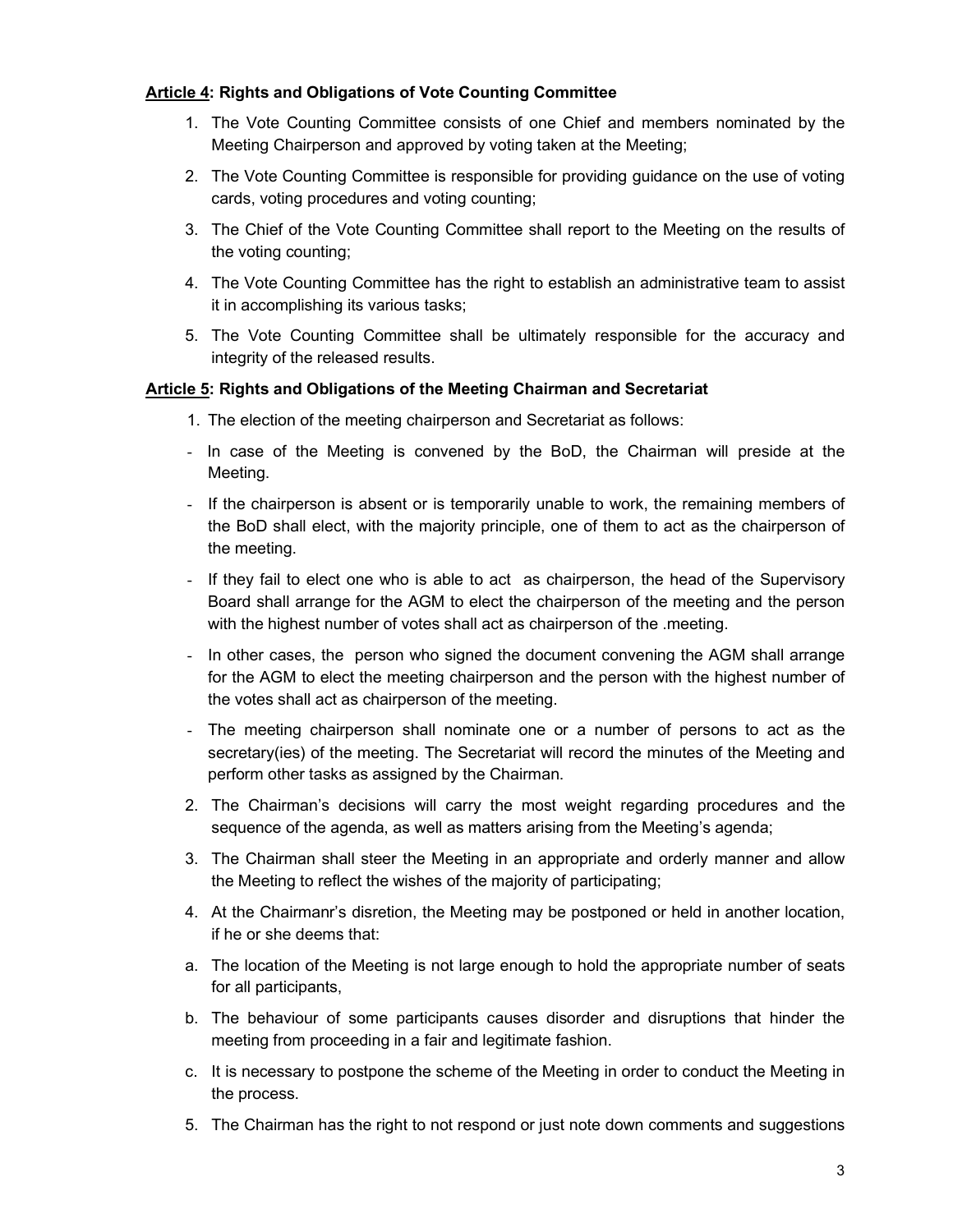from shareholders if the content of such comments and suggestions are beyond the scope of what was asked.

#### **CHAPTER III MEETING PROCEDURE**

#### **Article 6: Condition for holding the Meeting**

- 1. The Meeting shall be conducted if the number of attending shareholders represents at least 51 percent of the total votes.
- 2. If the first meeting cannot take place because the condition provided in Clause 1 of this Article is not satisfied, the Meeting may be convened for the second time within 30 days of the intended opening of the first meeting in accordance with the Law on Enterprises.

#### **Article 7: Conduct of the Meeting**

- 1. The Meeting shall be conducted as per the agenda adopted by the Meeting.
- 2. The contents on the agenda will be discussed and voted on in the allocated sequence as regulated in Article 10 of these Regulations.
- 3. The Meeting will be deemed closed after the Meeting Minutes and the Meeting Resolution have been approved.

#### **Article 8: Adopting Decisions at the Meeting**

- 1. A resolution on the following contents shall be adopted when approved by a number of shareholders representing at least 65 percent of the total votes of all attending shareholders:
- Types of shares and total number of shares of each type;
- Change in business sectors, trades and fields;
- Change in organizational and management structure of the company;
- Investment projects or sale of assets equal to or more than 35 percent of the total value of assets recorded in the latest financial statements of the company, or a smaller percentage or value provided by the company charter.
- Reorganization or dissolution of the company
- 2. Other resolutions shall be adopted when approved by a number of shareholders representing at least 51 percent of the total votes of all attending shareholders, except the cases specified in Clauses 1 this Article.

#### **Article 9: Voting cards**

Each shareholder or proxy attending the Meeting is provided the voting cards as HSC form 1 and form 2.

- 1. Voting cards (form 1) are provided for all shareholders and proxies attending the Meeting contain the shareholder's name, the shareholder's depository registration number (*ID card/ Citizen identity card/ Passport/ Certificate of business registration number*), the shareholder's code, the number of shares which the shareholders held at the record date, the number of shares which the shareholders is delegated.
- 2. Voting cards (form 2) are provided for all shareholders and proxies attending the Meeting contain the shareholder's name, the shareholder's depository registration number (*ID*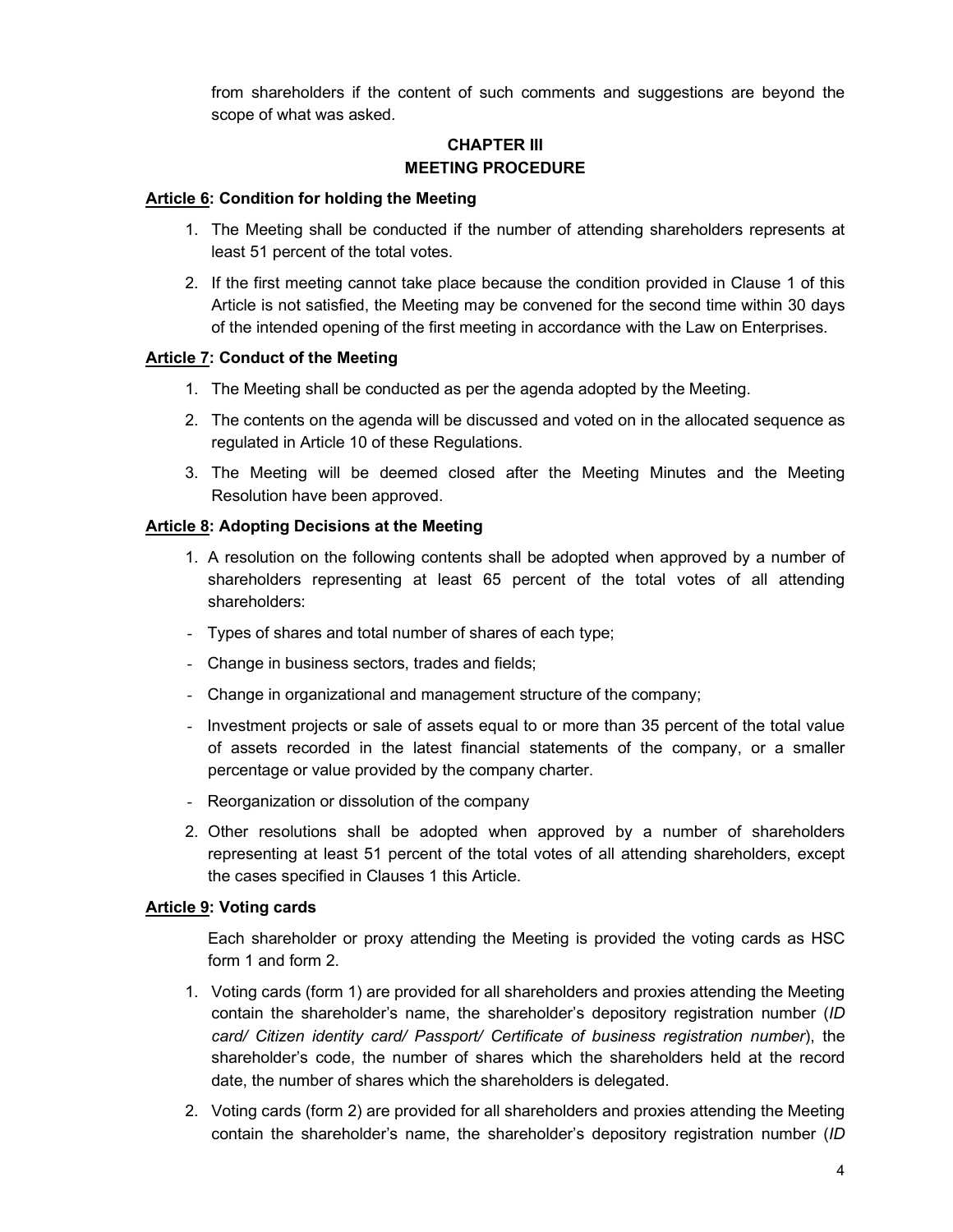*card/ Citizen identity card/ Passport/ Certificate of business registration number*), the shareholder's code, the number of shares which the shareholders held at the record date, the number of shares which the shareholders is delegated and the proposals that require voting at the Meeting.

#### **Article 10: Voting procedures for approving decisions at the Meeting**

Voting on matters at the Meeting shall, according to specific cases, be conducted in the following manner:

- 1. Shareholders or proxies shall vote directly on matters at the Meeting that require opinions by raising their voting card as approved by the Chairman. The Voting Counting Committee will record the approvals, non- approvals and no comments then announce the results at the Meeting.
- 2. Items up for vote recorded on the voting card shall be approved by shareholders and proxies by choosing "Agree", "Disagree" or "No opinion" for those particular items
- 3. The following voting cards will be considered invalid and will not be counted:
- The voting cards that do not comply with the sample issued by the Organizing Committee;
- Torn, erased, scratched or corrected voting cards;
- The voting cards containing additional information and symbols;
- The voting card with two or more votes on the same item.
- 4. Votes for each item on the voting card are independent and their validity will not affect other item up for vote on the Meeting agenda.
- 5. The Vote Counting Committee will collect the voting cards from the shareholders and their proxies after approving all the items.

#### **Article 11: Expressing opinions at the Meeting**

Shareholders or proxies attending the Meeting may offer their opinions by raising their voting cards and obtaining permission from the Chairman. Comments should be brief and relevant to the topic under discussion. Shareholders should not repeat what has already been expressed by the other shareholders and only applicable to the agenda will be recorded in the minutes of the Meeting.

#### **Article 12: Minutes of the Meeting**

- 1. The Meeting shall be recorded in minutes and may be sound-recorded or stored in other electronic forms
- 2. The minutes of the Meeting shall be completed and approved prior to the closing of the Meeting;
- 3. The chairperson and secretary of the Meeting must be jointly liable for the truthfulness and accuracy of the contents of the minutes.
- 4. The minutes of the Meeting shall be sent to all shareholders within 15 days of the closing of the Meeting. The sending of minutes of results of vote counts may be replaced by posting them on the website of the Company.
- 5. The minutes of the Meeting, the shareholder's eligibility check, vote count and other